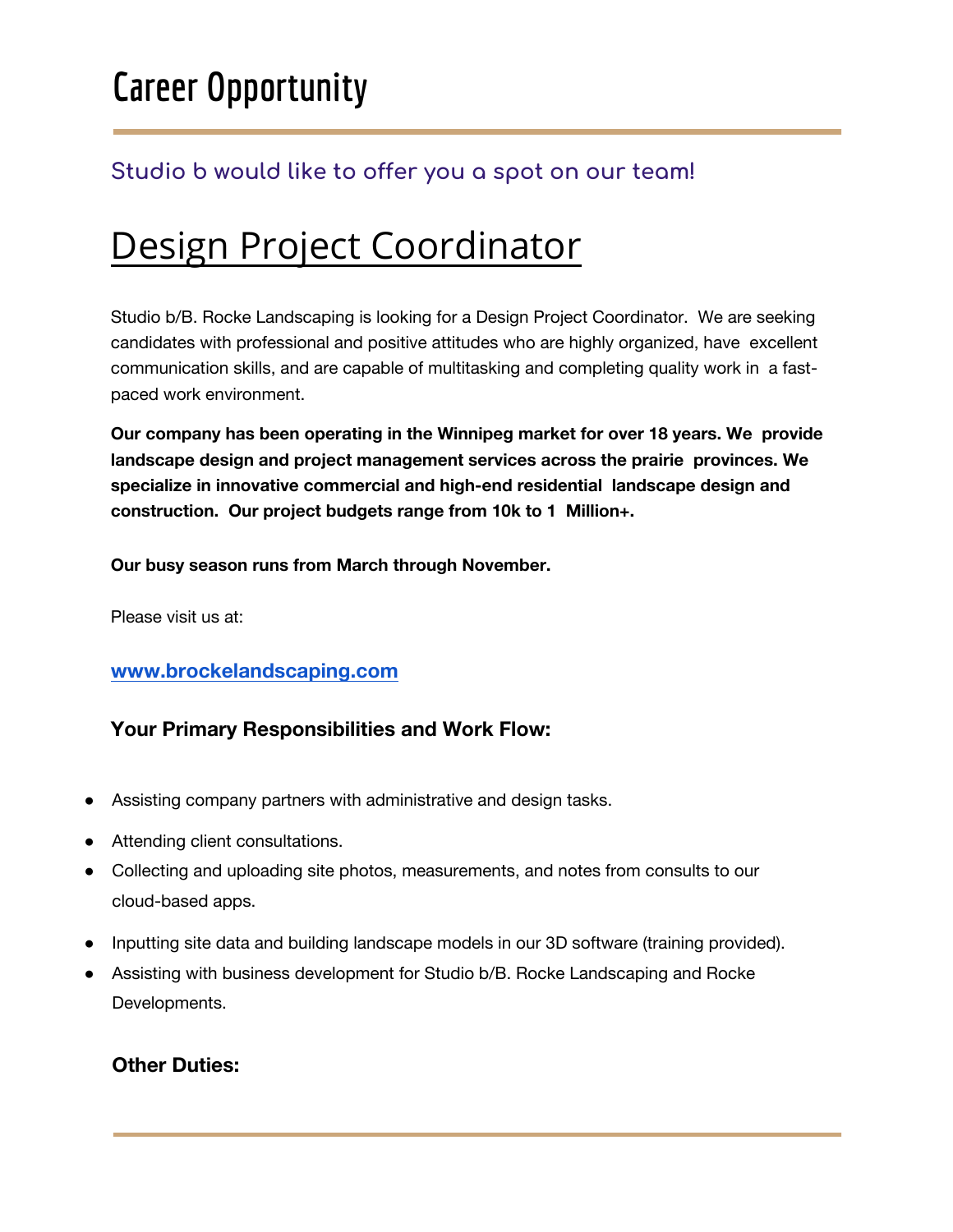- Answering calls and emails from new and existing clients.
- **●** Scheduling consultations.
- **●** Inputting site data/rendering projects using 3D software.
- **●** Providing suggestions to Lead/Senior Designers at consults and throughout projects.
- **●** Conducting client design presentations.
- **●** Creating construction cost estimates for clients based on preliminary and full designs.
- **●** Continually updating and completing design and estimate revisions at each stage of the design/estimation process until project completion.
- **●** Preparing and verifying construction drawings, construction details, and schedules for subtrades and Project Managers.
- **●** Scheduling and conducting pre-construction site inspections and Hydro mark-outs.
- **●** Reviewing construction plans with Project Managers and sub-trades.
- **●** Conducting weekly site inspections. This includes prior to construction start, during the construction phase (1 per week), and post-construction to verify construction accuracy.
- **●** Collecting site progress photos and video data.
- **●** Updating clients and Lead/Senior Designers with weekly progress reports.
- **●** Scheduling and conducting post-construction site inspections with Project Managers, subtrades, and clients, to ensure all project specifications have been completed.
- **●** Verifying final project costs with Accounting.

#### **You will be expected to:**

- **●** Work and communicate in a fast-paced and dynamic work environment.
- **●** Manage a minimum of \$1 million of construction projects per season. A year-end company Performance Bonus can be awarded based on your total construction and design revenue managed.
- **●** Quickly learn and use company software and technology.
- **●** Be proficient with VizTerra (training will be provided), Microsoft Office, Google Drive, Dropbox, Voxer app. Proficiency in AutoCad, Photoshop, and Vector Works are an asset.
- **●** Train and mentor studio b design staff (once experienced).
- **●** Read and implement Dale Carnegie sales and communication techniques.
- **●** Have a clear Criminal Record Check.
- **●** Complete a share of office administration, marketing, and social media tasks.